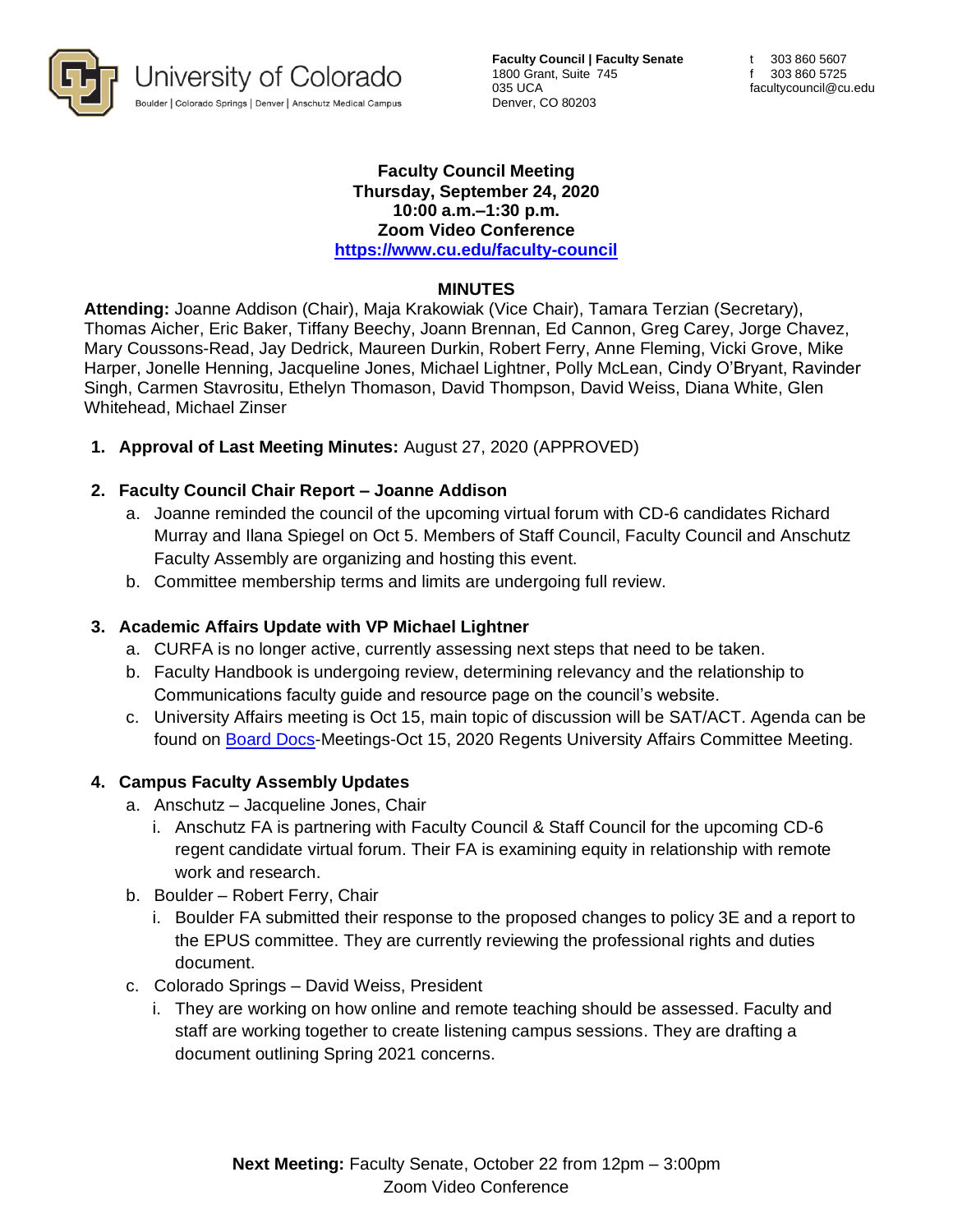- d. Denver Michael Zinser, Chair
	- i. A survey on the needs of faculty has been deployed. There are technical support concerns on campus with canvas wait times, currently collaborating with OIT on this. The assembly is helping create an accreditation report.

### **5. Faculty Council Committee Updates**

- a. Budget Diana White, Chair
	- i. The committee will continue their work with Dr. Allen and learn more about the treasury. Diana is inviting Dan Wilson to a few meetings.
- b. Communication Carmen Stavrositu, Chair
	- i. The committee developed goals for AY2020-21 year and finding ways to make Faculty Council more visible. Faculty resource guide will be live end of fall 2020/early spring 2021. Committee Corner and Faculty Voices will continue, Carmen will be sending out a schedule to committee Chairs on when they'll be featured in Connections.
- c. CREE Jorge Chavez, Chair
	- i. Committee developed goals for AY2020-21 and will continue their work with Dr. Allen. They would like to continue collaboration with Women's and LGBTQ+. CDO Theodosia Cook will be attending their October meeting.
- d. EPUS David Thompson, Chair
	- i. The committee is working on a response to proposed changes to Regent Policy 3E. David has asked FA Chairs to provide feedback on their perspective.
- e. LGBTQ+ Ed Cannon, Co-Chair
	- i. The committee is planning another community movie screening with a Q&A session at the end.
- f. Personnel & Benefits Tamara Terzian, Chair
	- i. Tamara shared the committee's concern over inactive CURFA and has invited David Kassoy to their October meeting. The committee will be reviewing retirement benefits and CDO Theodosia Cook has been invited to attend.
- g. Women Polly McLean, Chair
	- i. Women's committee will be revisiting their charge, the Gee Award and Women's symposium. The committee has gained new members and met their goal of recruiting more women of color.

# **6. Budget updates with VP Todd Saliman**

- a. Todd presented on FY 2020-21 Preliminary Fall Enrollment Update which was also presented at the September 10 Board of Regents meeting.
- b. Full slide deck can be found on their website [under Fiscal Year 2020-21.](https://www.cu.edu/budgetpolicy/board-regents-budget-presentations)

# **7. BIPOC student concerns with Regents Irene Griego and Linda Shoemaker**

a. Regents Griego and Shoemaker invited several students from Boulder campus to speak about issues pertaining to Black, Indigenous, and People of Color (BIPOC). Students asked for more active diversity, equity and inclusion efforts, divest from police funding and invest in mental health and human service resources.